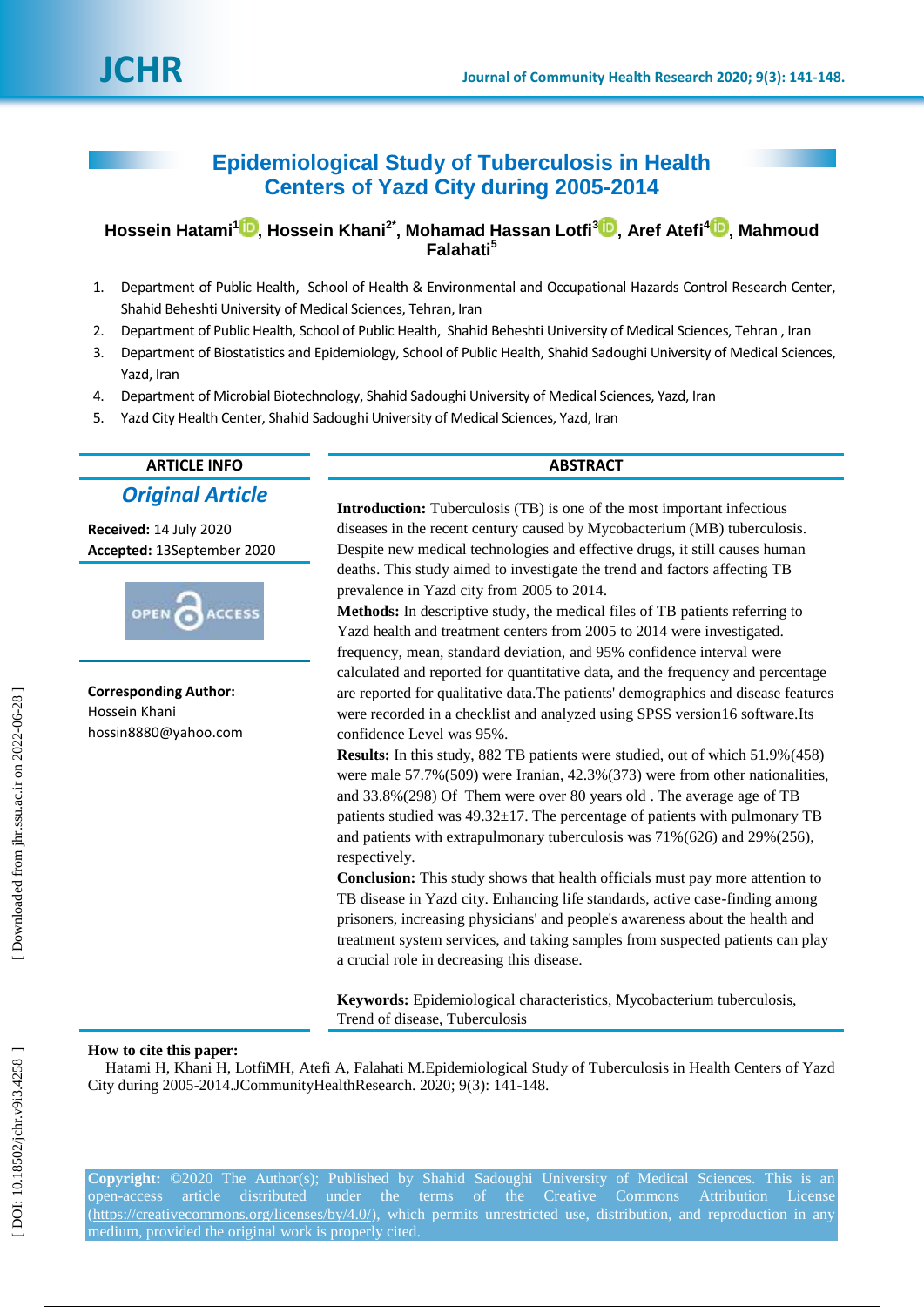#### **Introduction**

Tuberculosis (TB) is a chronic bacterial disease caused by Mycobacterium (M B ) species , such as MB. bovis, MB. africanum (1) and, in most cases, M . tuberculosis (2). The history of TB dates back to several years ago (3). It can be categorized according to the anatomical location of the disease, including pulmonary and extrapulmonary TB . If MB involves the parenchyma of the lungs, it is called pulmonary TB, and if it involves other organs except for the lungs, it is referred to as extrapulmonary TB. Furthermore, MB can spread through the circulatory system in all organs of the body and cause pathological lesions along with general symptoms, in which case it is referred to as military TB (3). TB , among single -agent infectious diseases , causes the highest mortality rate, which accounts for 25% of preventable deaths in adults living in developing countries. According to previous studies, it is clear that untreated TB is often fatal and about one -third of patients will die within 5 years in most countries before drug therapy (3).

About one -third of the world population is infected with MB tuberculosis or is at risk of TB, about 9 million people get infected with active tuberculosis, and about 1.5 million people die from this disease (4). The income of countries and the budget allocated to health can affect the incidence of TB. In a study conducted in 2008, the incidence of TB in low -income countries was 410 cases, in countries with a moderate to low income, it was 180,in middle -income countries, there were 73, and in high -income countries , 8 cases were reported per 100,000. In general, the incidence of TB has declined since 1990, and in 2008, 5.7 million cases of TB were reported, including 2.7 million cases pulmonary TB with positive smear, 2 million cases of pulmonary TB with negative smear, and 0.8 million cases extrapulmonary TB. The goal of the World Health Organization (WHO) was to detect 70% of the cases by the year 2000, which was changed to the year 2005 after reviewing. In 2008, 110 countries achieved this goal. In 2008, the success rate of TB treatment was 86% with the DOTS strategy,

which is more than the predetermined level (5-7).

According to the WHO, countries are divided into six regions in terms of TB, one of which is the Eastern Mediterranean region. This region includes countries, such as Iran, Afghanistan, Pakistan, Iraq, Jordan, Lebanon, Syria, Yemen, Saudi Arabia, Palestine, Libya, Tunisia, Somalia, Morocco, Cyprus, Kuwait, Djibouti, Oman, Qatar , and Bahrain. The number of new cases of TB in this region is about half a million people a year. The estimated annual incidence of TB in Pakistan is 135 people per 100,000 people in Pakistan. Considering the population of 140 million people in Pakistan, about 190,000 people are infected with TB per year, which is considered as the largest number of annual cases in the Eastern Mediterranean region (3). In Iran, the incidence and prevalence of TB are not the same in all parts of the country. It is more prevalent in marginal areas of the country and has a lower prevalence in central provinces (8). On average, about 70 patients with TB have filed annually in Yazd city. Filing is based on laboratory results and the diagnosis of an infectious disease specialist . These patients are followed up during treatment. Patients' information is transferred to Yazd TB notebook or TB software. Since the epidemiology of this disease in different regions may change over time and no study was conducted on the epidemiology of tuberculosis in Yazd Province in recent years, there is no study investigating the disease cases over a period of 5 years. This study examines the epidemiology of this disease in Yazd Province during the years 2005 to 2014.

# **Methods**

This descriptive retrospective study was conducted from 2005 to 2014. The study population was all patients who suffered from TB during 2005 -2014 and were filed and treated in one of the health centers of Yazd. The studied variables include age, sex, nationality, place of residence, disease location (pulmonary, extrapulmonary), type of disease (positive smear,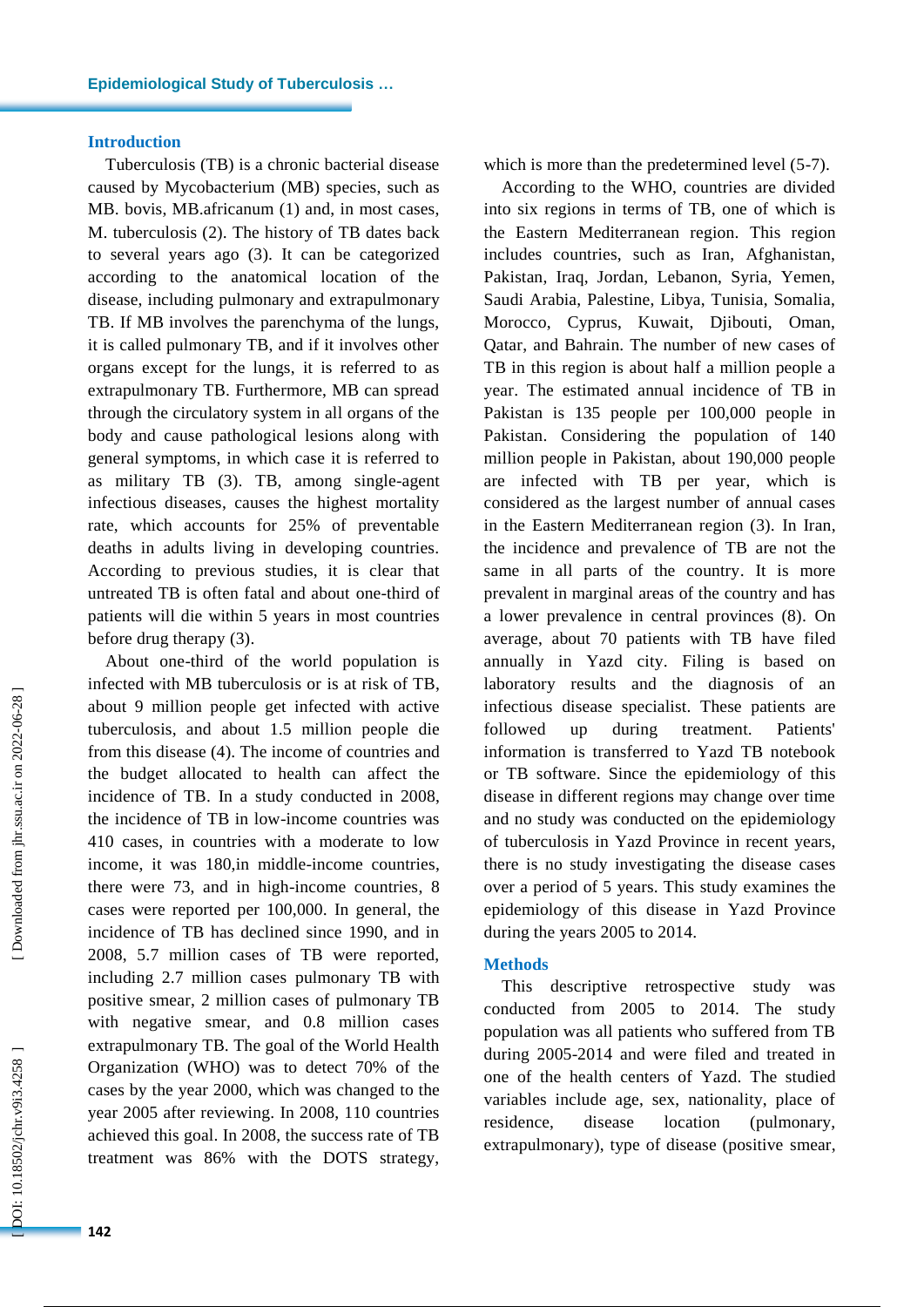negative smear), treatment outcome, and the ratecase detection. This study was conducted after obtaining legal permissions and with full respect for ethical issues.

The data were analyzed by SPSS version 16 software and descriptive and analytical statistics (quantitative data: mean, standard deviation , and 95% confidence interval, and qualitative data : the number , and percentage)were used based on the goals of the study. Since this is a descriptive study using secondary data analysis method, both quantitative and qualitative data were calculated and reported. The report is in tables and graphs according to the nature of the data.

## **Results**

In this 10 -year study of TB in Yazd, 882 patients were diagnosed with TB, 51.9% (458 pe ople) of them were male and 48.1% (424pe ople) were female. The mean age of TB patients in Yazd city during the study was  $49.32 \pm$ 17 years and the age range was one to 99 years old. The results of the study show that, on average, over the last 10 years, 33.8%(298 pe ople) of patients were in the age group of 80 and older, after which the age group of 70 -79 years old with 15.1% (133 people) of patients, and the lowest age group was 20 -29 years with 1/1% (10 pe ople) of patients. Investigating the frequency of TB according to different nationalities shows that 57.7% (509 pe ople) of patients are Iranian and 42.3% (373 pe ople) of patients are from other nationalities. According to the place of residence, 87.1% (768 pe ople) of the patients live in the city and 12.9% (114 pe ople) of the patients live in the village. The frequency of TB patients in Yazd in different months indicates that the highest frequency of patients is in February and March and the lowest frequency is in April.

The frequency of TB cases during the study shows that the disease trend is increasing during these 10 years. The number of pulmonary TB patients includes 71% (626 people) of all cases and extrapulmonary TB is 29% (256 people) (Table 1). The incidence of TB in recent years in Yazd Province indicates that 44.6% (393 people) of the cases are related to positive smear and 29% (256 people) have extrapulmonary and the least amount is related to MDR cases. This study indicates that 90.6% (799 people) of patients are new, 3.2% (28 people) of them are relapse d, 1% (9 people) are treatment after being absent, and 5.2% (46 people) are other cases (Table 2). Twenty - nine percent of TB cases studied during these 10 years were extrapulmonary TB. Distinguishing all types of extrapulmonary TB indicates that bone TB has 23.4% (60 people) of extrapulmonary TB cases, followed by lymph nodes with 20% (52 people) and pleuro with 16.4%, (42 people) and the urinary tract and skin has the least frequency.

The rate of detecting new cases of positive smear TB (positive smear ratio in suspected cases) is, on average, 1.58% over the past 10 years. The highest rate of detecting new cases of smear -positive pulmonary TB is in the year 2005 and the lowest is in the years 2012 and 2014. Investigating the degree of positive sputum of patients reveals that 56.8% (224 people) of cases are one positive, 13.7% (56 people) are two positive and 19.6% (78 people) are three positive. The study showed that 90.9% (802 people) of the patients were treated with treatment kit number one, 8.2% (72 people) of the patients were treated with treatment kit number two, and 0.9% (8 people) of the patients were treated with other treatment groups. The treatment group number one is mainly used for new cases and group two and other groups for failure, relapse, and MDR - TB cases. The study of the effects of drug complications in TB patients in Yazd Province during these 10 years shows that the most common symptoms during treatment include itching, a rash with fever, edema, ulcers in mucous membranes and shock, and then vomiting which is 5.8%(50 people), Jaundice 5.1%(44 people ) , and the lowest is related topurpura and acute renal failure. A total of 16.4% (142 people) of the patients had drug treatment complication s .

The treatment results of the studied patients indicate the highest frequency was related to the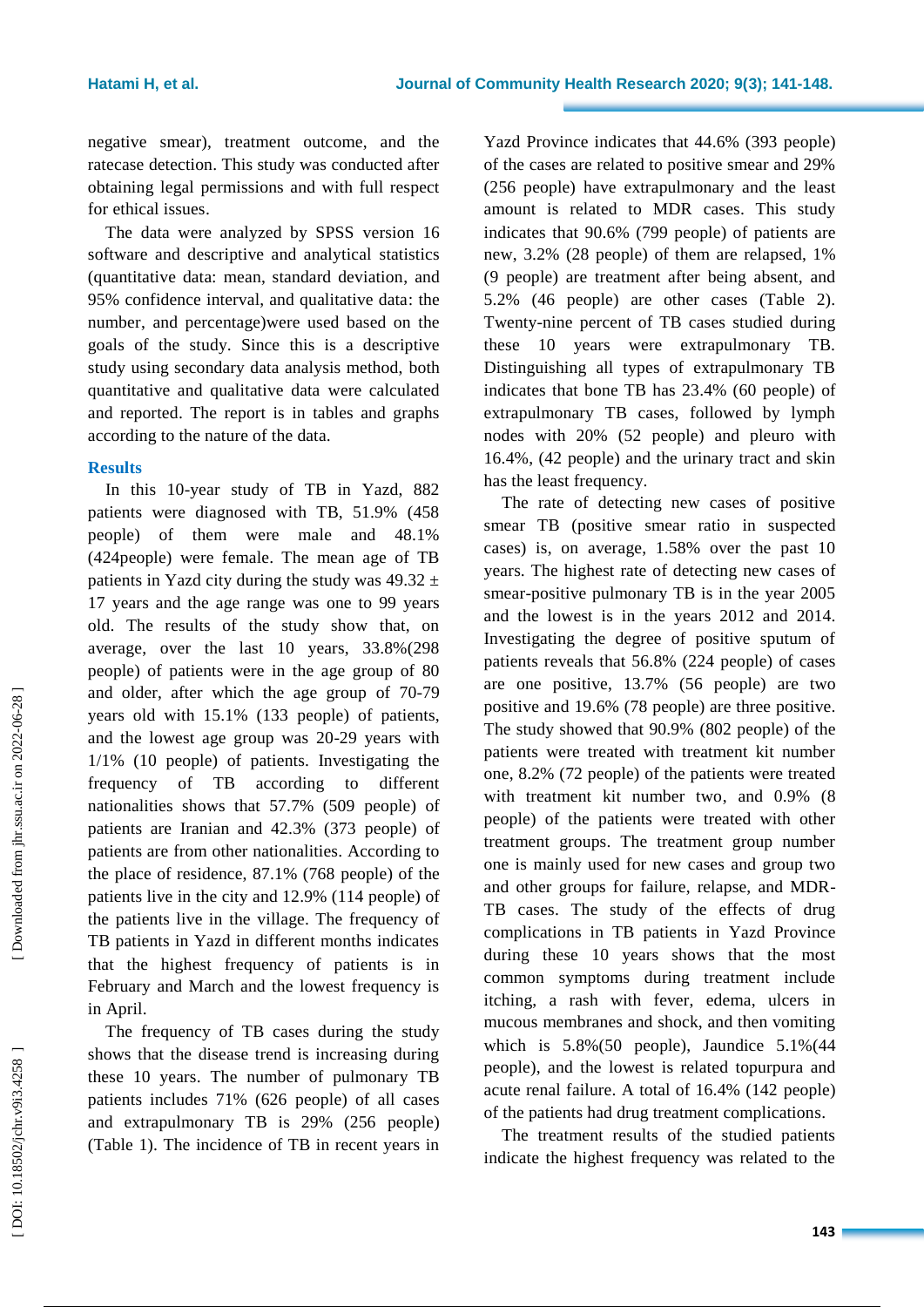#### **Epidemiological Study of Tuberculosis …**

columns of cure and completion of treatment 37.8% (333 people), 37.6% (332 people) completion treatment period, 4.2% (37 people) absence of treatment, 7.4% (65 people) death, 1.9% (17 people )transition, and 1.8% (16 people) misdiagnosis.Moreover, investigating the history of patients' admission with TB show that51%

(450 people)had no history of admission and 36.9%(262 people) had a history of admission. Investigating patients and others are unknown. Besides, delayed status in the diagnosis of TB in this study reveals an average of 178 days of delay in the diagnosis of TB, which can be dangerous to other people in the community.

|                    |                | 2005 | 2006 | 2007 | 2008 | 2009 | 2010 | 2011 | 2012 | 2013 | 2014 |
|--------------------|----------------|------|------|------|------|------|------|------|------|------|------|
|                    |                |      |      |      |      |      |      |      |      |      |      |
| Gender             | Male           | 52.2 | 48.6 | 45.5 | 56.7 | 59.4 | 50   | 44.3 | 51.5 | 49.2 | 57   |
|                    | Female         | 47.8 | 51.4 | 54.5 | 43.3 | 40.6 | 50   | 55.7 | 48.5 | 50.8 | 43   |
| <b>Nationality</b> | Iranian        | 53.7 | 50   | 63.6 | 61.1 | 53.1 | 48.9 | 52.9 | 57.6 | 63.6 | 66.7 |
|                    | Non-Iranian    | 46.3 | 50   | 36.4 | 38.9 | 46.9 | 51.1 | 47.1 | 42.4 | 36.4 | 23.3 |
| Place of residence | city           | 80.6 | 68.1 | 80.3 | 84.4 | 81.2 | 91.1 | 94.3 | 97   | 89   | 95.6 |
|                    | Village        | 19.4 | 31.9 | 19.7 | 15.6 | 18.8 | 8.9  | 5.7  |      | 11   | 4.4  |
|                    | Pulmonary      | 68.6 | 62.5 | 67   | 72   | 70   | 74   | 67   | 70.7 | 82   | 68   |
| Type of TB         | Extrapulmonary | 31.4 | 37.5 | 33   | 28   | 30   | 26   | 33   | 29.3 | 18   | 32   |

**Table 1 .** Demographic status of TB patients in Yazd from 2005 to 2014 (percent)

**Table 2 .** Frequency of TB from 2005 to 2014in termsofTBtypesin Yazd city

|       |                                 |                | The occurrence of pulmonary TB  |                                |                                    |                               |            |              |              |  |  |  |
|-------|---------------------------------|----------------|---------------------------------|--------------------------------|------------------------------------|-------------------------------|------------|--------------|--------------|--|--|--|
| Year  | <b>Positive</b><br><b>Smear</b> | <b>Relapse</b> | <b>Negative</b><br><b>Smear</b> | <b>Unknown</b><br><b>Smear</b> | <b>Treatment</b><br><b>Failure</b> | <b>Fter</b><br><b>Absence</b> | <b>MDR</b> | <b>Other</b> | <b>Total</b> |  |  |  |
| 2005  | 32                              |                | 12                              |                                |                                    |                               |            |              | 46           |  |  |  |
| 2006  | 33                              |                | 10                              |                                |                                    |                               |            |              | 45           |  |  |  |
| 2007  | 33                              |                |                                 |                                |                                    |                               |            |              | 44           |  |  |  |
| 2008  | 32                              |                | 28                              |                                |                                    |                               |            |              | 65           |  |  |  |
| 2009  | 46                              |                |                                 |                                |                                    |                               |            |              | 68           |  |  |  |
| 2010  | 48                              |                |                                 |                                |                                    |                               |            |              | 67           |  |  |  |
| 2011  | 31                              |                |                                 |                                |                                    |                               |            |              | 48           |  |  |  |
| 2012  | 38                              |                |                                 |                                |                                    |                               |            |              | 73           |  |  |  |
| 2013  | 56                              |                | 10                              | 12                             |                                    |                               |            | Q            | 97           |  |  |  |
| 2014  | 44                              | 6              | 13                              | 6                              |                                    |                               |            |              | 78           |  |  |  |
| Total | 393                             | 28             | 103                             | 53                             |                                    |                               |            | 25           | 626          |  |  |  |

#### **Discussion**

The study of the status of TB patients in Yazd Province showed some epidemiological conditions about tuberculosis in this region.

In 1993, the WHO declared TB disease as a global urgent issue.There are about 10 million new TB cases in the world per year, only two thirds of which are diagnosed and treated , and over 50% of cases are treated incompletely.The incidence of several epidemics of this disease in the last two decades has made it very obscure to control the disease shortly.The epidemic of the AIDS virus, followed by multi -drug resistant tuberculosis (MDR -TB), has pushed back the current world for more than a century ( 1), despite the huge advances made in the field of

tuberculosis control. The reported TB for the world has been 125 cases per 100,000 people ( 9) and in Iran 23 cases per 100,000 people (1 0).However, Iran is bordered by two countries, Afghanistan and Pakistan, which are among the 22 countries with a high burden of illness in the world, as well as the vicinity of Iraq (11-12). Besides, referring a large number of Afghans to Yazd city to get the treatment can increase the cause of the issue.

In this study, the ratio of men and women was not much different. Severalyears of investigation in this study shows that in 2009 and 2014, the percentage of males had a significant increase in the incidence of TB. The number of females was more than males only in 2011. However, the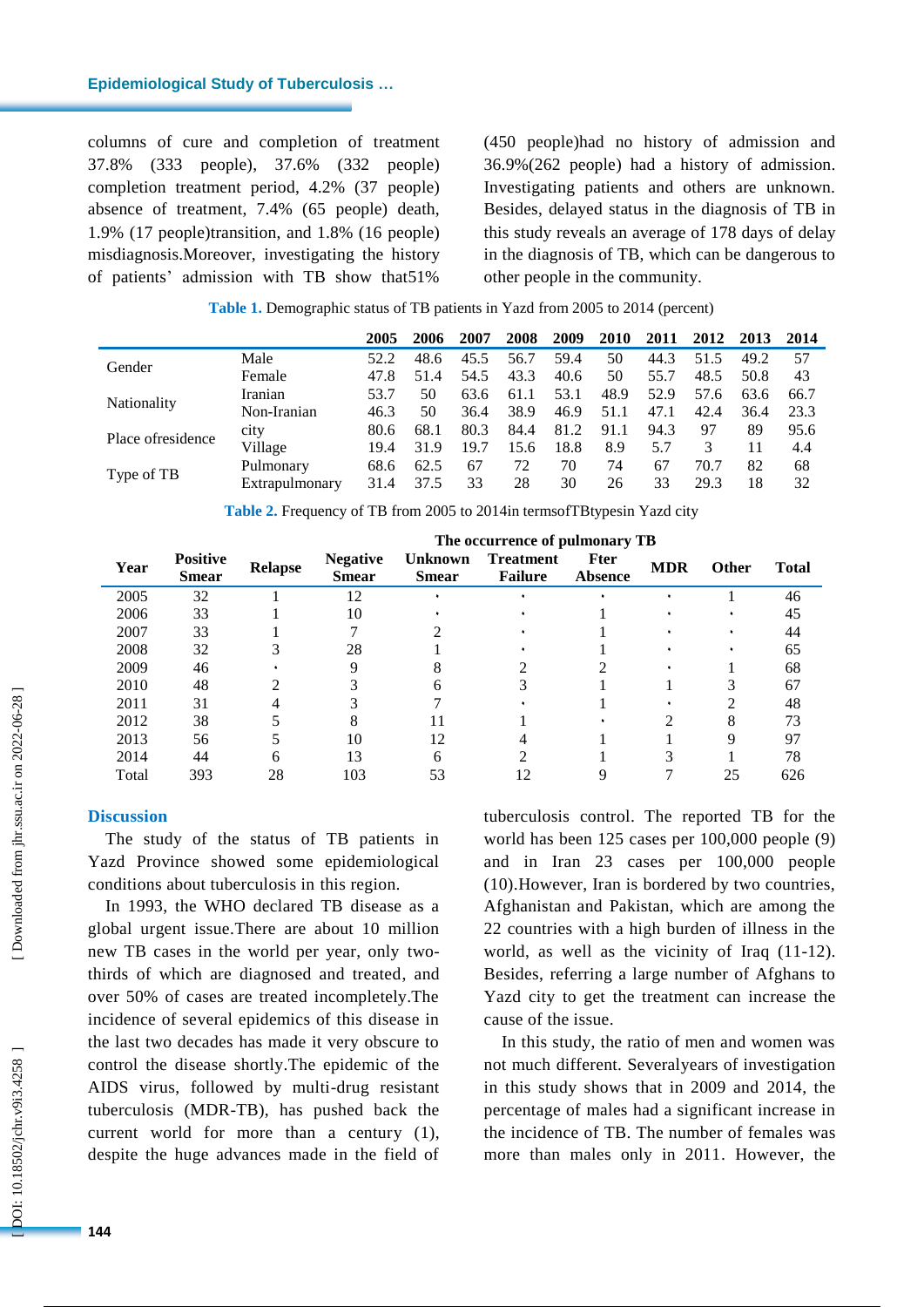number of males during these 10 yearswas more than in females generally. In a study done on the epidemiological investigation of TB in LorestanProvince in the years 2008 and 2009, in terms of sexual distribution, indicates that the number of male patients was more than female patients (1 3). Similar studies conducted by Mohammadi ( 1 4) and Najafzadeh ( 1 5 ) revealed thatthe prevalence of TB in males was higher; which is in line with the currentstudy. A study conducted by Gholamiet al. in Urmia(1 6)showed that the number of TB cases in males is more than females, which can be due to more men's presence in the community as well as more encountering with different people. Another study conducted by Hazrati in Ardebil(1 7 ) indicated that out of 96 patients with positive smear pulmonary TB,the number of men was slightly higher than women which is consistent with the results of the presentstudy. A study conducted by Soltani et a l showed that the number of pulmonary TB cases was more in males than females(18).However, in some studies, inconsistent resultswere observed and the number of cases in females was more than males(19-20). Anotherstudy conducted by Sufiyan (21 ) ,demonstrated thatthe gender ratio of patients (males to females) of Arak city was 1.62, which is not in line with the present study .

Investigating the age status of patients in the last 10 years in Yazd showed that most patients were 80 years or older. The study of the mean age of patients with TB in Yazd shows that the mean age of patients during these 10 years was 49. 32. Another study conducted on TB patients in Gonabad ( 2 2 )Province over a period of 8 years, showed thatthe highest age group was older than 71 years old, which is consistent with thisstudy. A study conducted in Lorestan Province (1 3)showed thatthe most involved group was young people, which is not consistent with the results of this study. Another study conducted in Damghancity ( 1 3) showedthat TB patients over 70 years old and10 -30years oldwerethe most involved age group s. A study conducted by Gholamiet al. (15).revealed that the highest incidence of the disease was observed in the age group of 31 -40 years old, which is consistent with the present study. According toa study of Mohammadpour ( 2 2 ), the most cases were in the age group of 60 -80 years old , andaccordingto a study of Alaei ( 2 3 ), in the age group of 61 to 70 years old and based on the studyofFarchi in Lazio, Italy ( 2 4 ), the mostcases were in the age group of 10 to 24 years old.The first two studies are in line with the current study and the third one does not match the presentstudy. A study conducted by Gholamiet al. (1 6)showedthat the mean age of the patients was  $51.7 \pm 19.4$ . Another study carried out by Hazrati(1 7 ) indicated thatthe mean age of 297 patients was 44 years old and the standard deviation was 18.1.In general, the mean age in this study was not significantly differentfrom the other parts of the country. Moreover, having a lower mean age in the patients indicates lower control measures and higher mean age indicates a better status of TB control in the region. About 49% of patients are over the age of 70 which reveal s proper control measures in Yazd city for TB disease.

Most of the patients in this study were Iranian in terms of nationality, although this difference was not significant. Considering that Afghan workers usually come to different regions of the country for work and income especially to Yazd, since it has a better employment status, to be engaged in building and construction workshops. It can play a major role in the spread of the disease. Since they live in certain places with less sanitary facilities and are constantly displacing, they have a great role in the spread.In 2006, the proportion of Iranian and Afghan patients was the same and in 2010, the number of non -Iranian patients surpassed Iranian patientsof diseases in the community; therefore, a proper way of treatment is needed for them. Astudy carried out by Sufiyan in Arak (21), demonstrated that most of the patients were Iranianwhich is not in line with the results of this study. Moreover, according to the results of a study entitled "a -year -epidemiological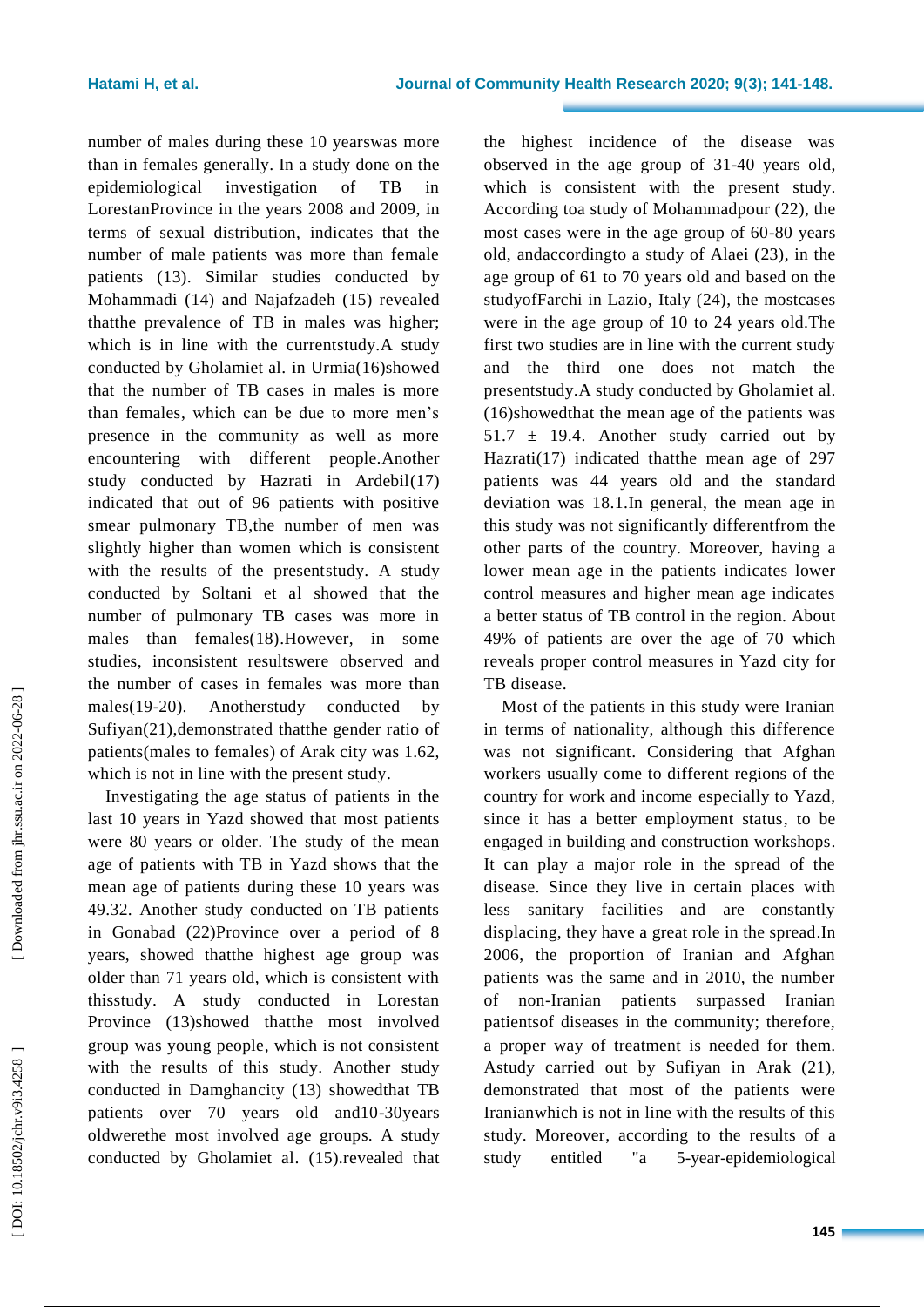examination of TB patients referring to Rafsanjan health centers in 2010"(2 5 ), most of the patients were Afghan.It contradicts the results of the current study. The frequency distribution of TB patients at the level of health centers in Yazd showed that the highest percentage was related to the Ma skanvaShahrsazi health center and the lowest belonged to Qods health center, which was due to covering 2 health houses with a very heterogeneous population of other nationalities. Furthermore, the proximity to the furnaces and Afghans canincrease the cause of the issue.

The majority of those who were surveyed lived inside the city. Inthe study carried out by Gholamietal . (1 6), most of the patients lived in the city . Another study was conducted by SotoudehMarametal. (26), and it was observed that the number of patients in urban areas ishigher than in rural areas . A study carried out by Hazrati ( 1 7 ) on the epidemiological study of TB in Ardabil city indicated that most patients lived in the city.Sufiyan'sstudy ( 2 1) showed that most patients were urba nresidents. Inthe study conducted by Soltani et al.(1 8 ), those living in urban areas were slightly more than those living in rural areas,which is not in line with the results of the present study.

This study showed that the highest frequency of tuberculosis patients in Yazd was in February and March.Investigating the epidemiological study of pulmonary TB in Urmia ( 1 6 ) during the years 2005 -2008 showed that most of the cases were diagnosed in May, and the lowest number of cases were diagnosed in November, which is different from the studies done in Yazd. It should be considered that in the cold months of the year, people are more likely to transmit TB,

especially positive smear TB due to more accumulation in covered areas or inappropriate ventilation, and closer contacts .

The study of patients' delayed status in the diagnosis of TBshowed that there is an average of 178 days delay in the diagnosis of TB, which can be dangerous for the patient and other people in the community which causes a lot of expenses.Delay in diagnosis , in addition to increasing mortality and disability , increases the duration of disease transmission. To control TB, the delay time should not exceed 21 days, and the total delay time should not exceed 28 days (27).Studies conducted by Van Wall et al. in Tanzania ( 2 8) showed thatthe average patient delay was 162 days and the doctor's delay was 23 days. A study in Ethiopia on 700 TB patients (29) showed thatthe mean delay in referral to the physician was 78.2 days and the doctor's mean delay in diagnosis and treatment was 9.5days. Galbern et al. ( 3 0) reviewedthe doctor's delay in the diagnosis of pulmonary TB in the French population. In their study, 54% of patients had a doctor's delay of 28 days. A study entitled "Definite Delayed Diagnosis in Pulmonary Tuberculosis Patients in Mashhad" (3 1 ), stated that 86 patients were examined, and there were more men than women. The age of the patients was from 17 to 83 years old. The mean delay of the patient was  $14.69 \pm 10.91$  days and the total mean delay was  $99 \pm 44.70$  days in diagnosis.

One of the strengths of this study is the inclusion of all patients from 2005 to 2014 in the study (study on the whole statistical population). ProblemsHard access to patients , dispersion and being from other nations were the problems of the study.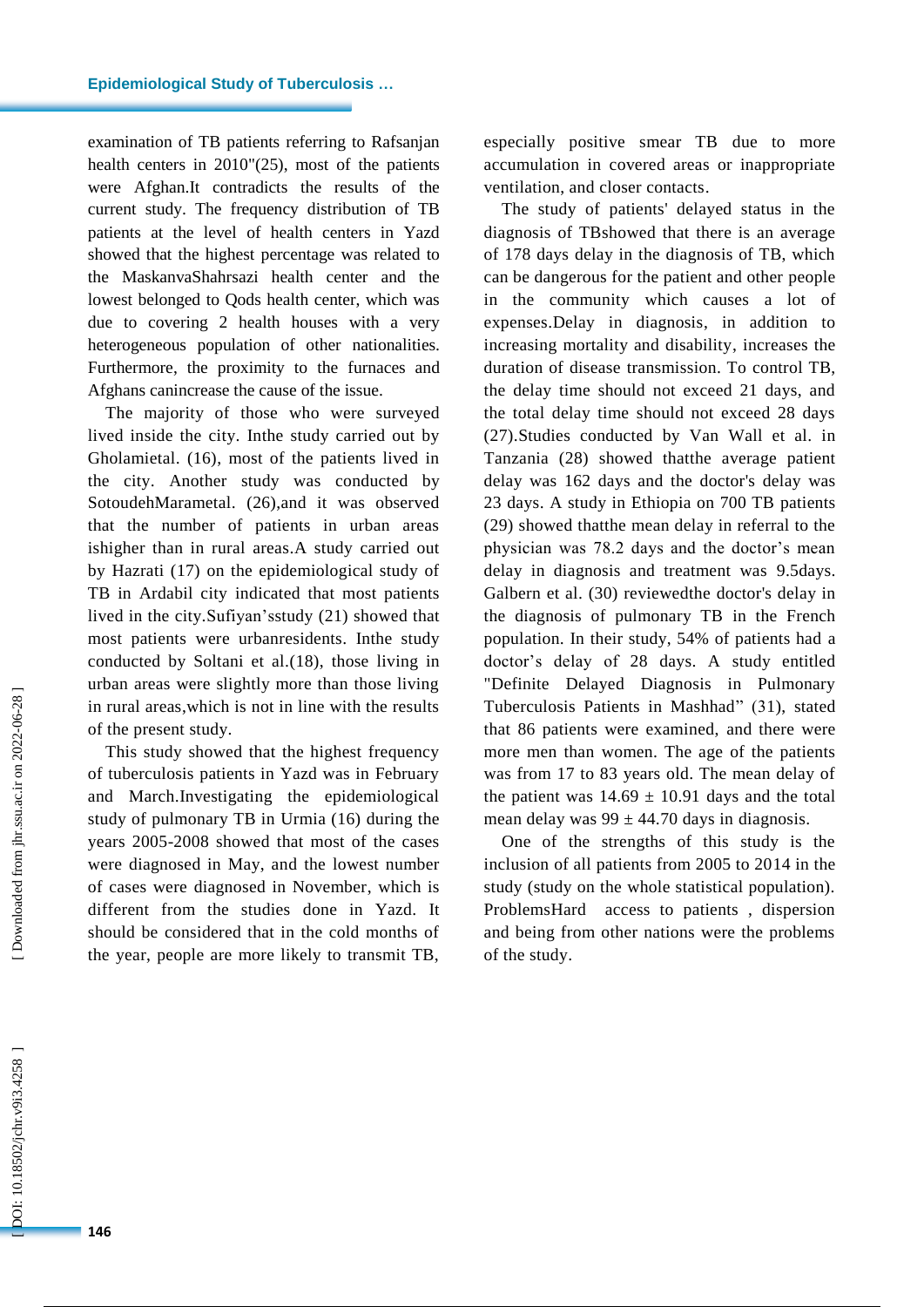

Disease tuberculosis trend

**Diagram1 .** TB frequency in yazd 2005 -2014

# **Conclusion**

The results of this study revealed that the number of men with tuberculosis in Yazd is higher than women. Most people in the study with tuberculosis were old. The proportion of Iranians with tuberculosis in Yazd was higher than those of other nationalities. Most TB patients in this study live in urban areas. The disease trend has been increasing in Yazd Province for ten years.

The results of this study indicate that the condition of TB in Yazd requires more attention from health authorities in the field of education and treatment of this disease and more efforts should be made to resolve the existing problems .

# **Acknowledgment**

The researchers would like to thank all Yazd health centers and the staff of the ShahidBeheshti University of Medical sciences Tehran . This article is taken from MPH disease management thesis no.6.

## **Author Contribution**

H. Khani interpreted the data. M. Falahati helped to collect the data. MH.Lotfi participated in the planning and writing and contributed to the statistical analysis, and H. Hatami was the lead editor of the project and contributed to the writing.

All authors read and approved the final manuscript.

# **References**

- 1.Mirhaghani L, Nasahi M. National TB Guidelines, Department of health and Medical Education, central management of fighting contagious disease. 2002: 1 -90 .
- 2.Rom wn, Garay SM. tuberculosis. Boston: Mass: Little, Brown and Company Publication. 1996: 395 -399.
- 3.Shirazi GH. Tuberculosis and the Principles of Fighting. 2000.
- 4.Nasehi M, Mirhaghani L. National TB Guidelines, National Technical Committee Approved the Struggle Against Tuberculosis. Department of Health and Medical Education, Central Management of Fighting Contagious Diseases . 2nd Ed, 2010.
- 5.Dye C, Lonnroth K, Jaramillo E, et al. Trend in Tuberculosis Incidence and Their Determinants in 134 Countries. Bulletin of the World Health Organization. 2009; 87(9): 683 -691.
- 6.Dye, C, Maher D, Weil D, et al. Targets for Global Tuberculosis Control. The International Journal of Tuberculosis and Lung Disease: The Official Journal of The International Union Against Tuberculosis and Lung Disease. 2006; 10(4): 460 -462.
- 7.Dye C, Bassill A, Bierrenbach AL, et al. Measuring Tuberculosis Burden, Trends, and The Impact of Control Programmes. The Lancet Infectious Diseases. 2008; 8(4): 233 -243.